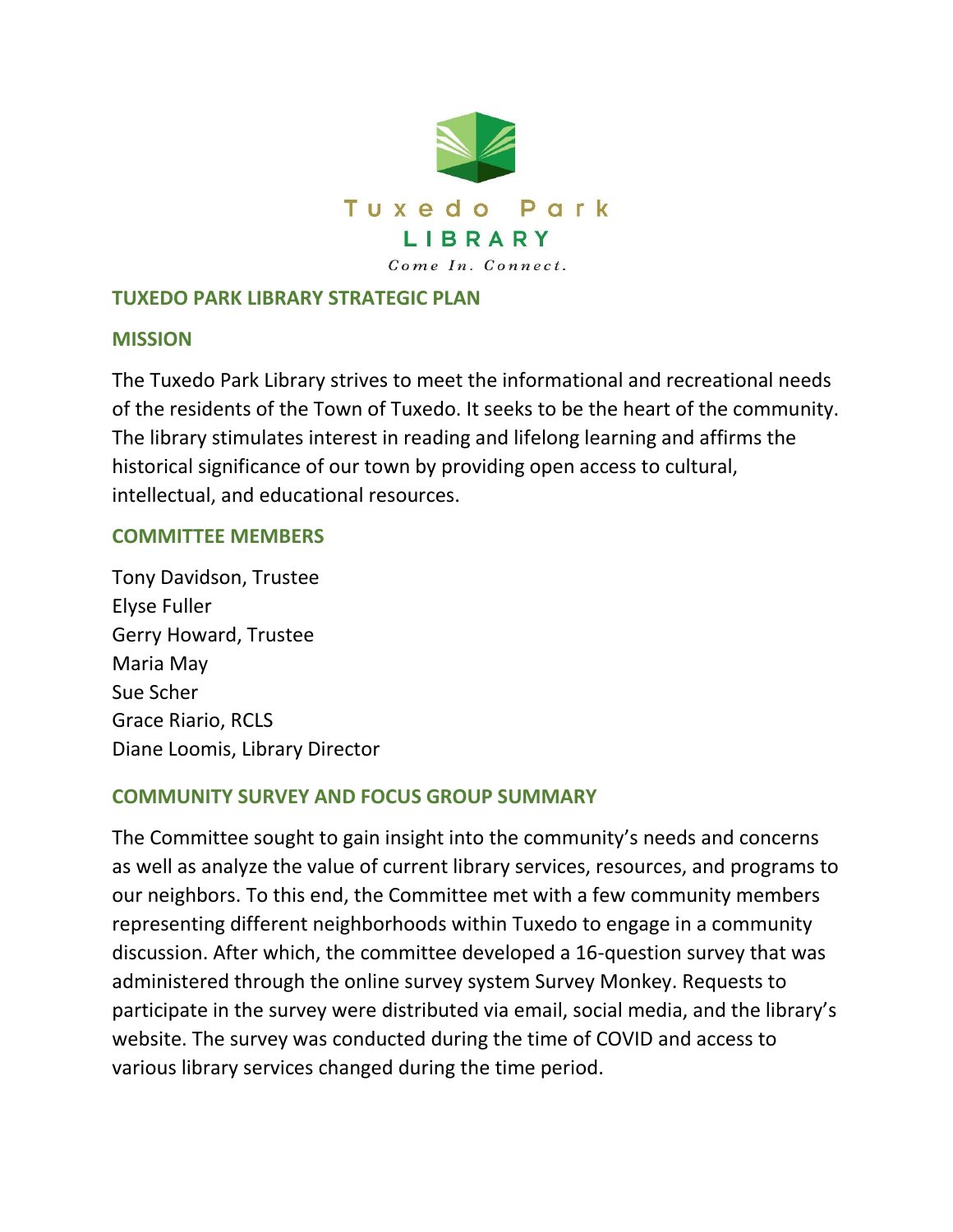One hundred and sixty-one people responded to the survey and the majority of respondents were age 40 and over. Most survey participants were regular library users, visiting the library weekly or monthly. Most of our neighbors found no difficulties visiting our library.

Physical books, interlibrary loan, free notary, open WiFi and the physical library environment were some of our most valued services. Twenty-five percent of the participants used our digital services weekly, but the same percentage used the digital service occasional or never. Out of the many digital services we provide, the most popular were our library's: website, the catalog, eBook platform and online programs.

The values our neighbors shared with us via the survey describe a small-town feeling, appreciation for the nature that surrounds us, and our community as a great place to raise a family. Some participants expressed their concerns with regards to the relationships among the neighborhoods of the town and the importance of respect for each other differences.

We are thankful to our neighbors who participate in this process and for all the kind words and appreciation for our staff, services and programs. We take deep satisfaction in knowing that our efforts on behalf of the community appear to be effective and greatly appreciated.

## **GOALS AND OBJECTIVES**

Based on the feedback received from the focus group and community survey, the Strategic Planning Committee proposed the following goals and objectives for 2021-25.

# GOAL: Adapt library services to specific community needs of a post-COVID-19 world.

- a. More life skill and career education programs cooking, cpr, driving tests, babysitting, life planning, etc.
- b. Re-entry workforce programs
- c. Entrepreneur resource programs
- d. Experienced-centered services that encourage environmental literacy Outdoor Exploration Backpack Program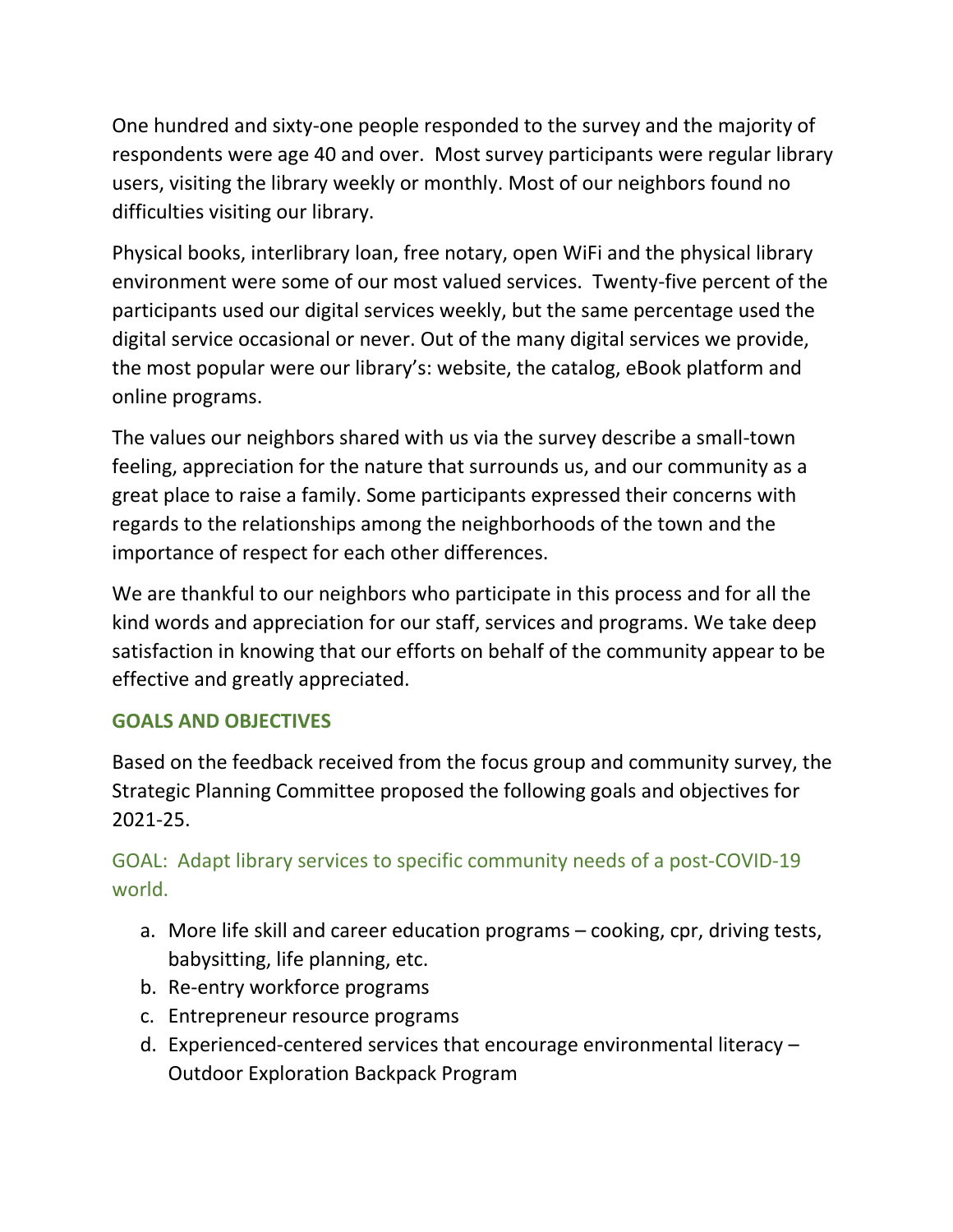## GOAL: Expand awareness of the library services and programs

- a. Develop a marketing plan to increase awareness of library services and programs.
- b. To increase our FB following and engagement and utilize target marketing
- c. Expand group focus engagement (teens, seniors, new home owners)

# GOAL: Develop new and expand existing library online and in-person programming

- a. Develop a yearly calendar of outdoor activities.
- b. Partner with community organizations to provide a range of services and activities on local topics of interest.
- c. Expand our customer service engagement online and in-person
- d. Continue to make library programs accessible online Facebook Live and YouTube

## GOAL: Support Community Engagement

- a. Provide a venue for community engagement and discussions.
- b. Offer education opportunity for community member in diverse topics.
- c. Develop programs and activities that will bring residents together.
- d. Target surveys to elicit feedback from communities not fully represented on the Community Survey.
- e. Continue to participate in community events
- f. Develop relationships with community leaders school librarian, chamber, town recreation coordinator

## GOAL: Expand Popular Non-Traditional Services

- a. Increase museum pass offerings.
- b. Increase the number of notaries on staff.
- c. Explore new innovative services.

## GOAL: Extend the library's reach beyond the building

- a. Develop a plan to strengthen and expand our Wi-Fi reach beyond the building.
- b. Provide additional seating and work areas on the library grounds.
- c. Explore more off-site library programs and services.